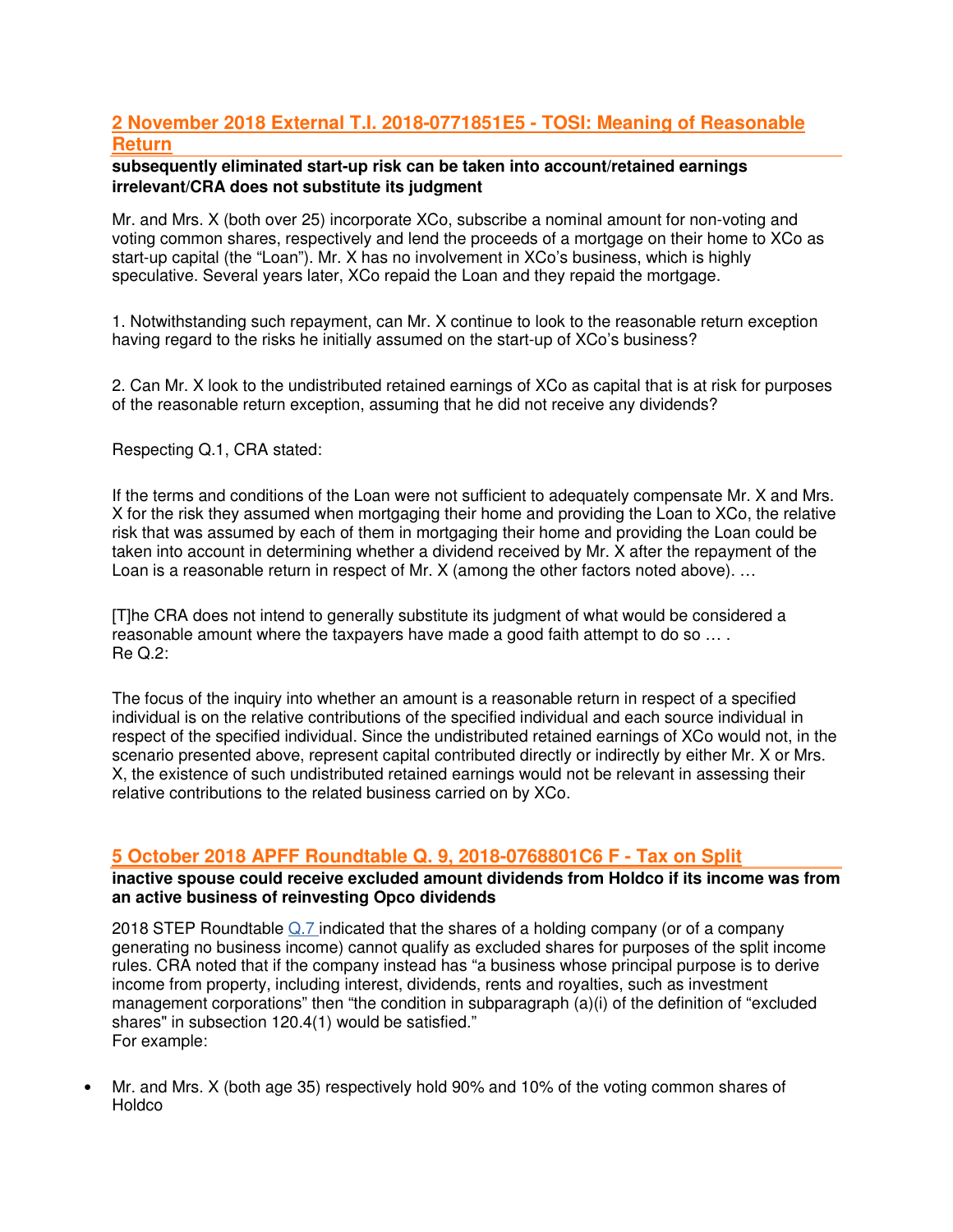- Holdco holds all the shares of Opco in whose business Mrs. X has no involvement
- Holdco in its preceding year did not receive any dividends from Opco and it holds passive investments (acquired some time ago out of dividends received from Opco) which, in the previous year, generated interest and dividends of \$100,000,
- Holdco now pays a dividend (representing much of the previously received income) pro rata to Mr. and Mrs. X.

CRA considered that Mrs. X's shares are "excluded shares" if such \$100,000 of income was "derived from the carrying on of a business the purpose of which is to earn interest income and dividends … notwithstanding the fact that the capital used in the acquisition by Holdco of the property used in carrying on its business was derived from dividends received from Opco." As the dividend received by her would constitute an "excluded amount" per s. (g)(i) of the definition thereof, she would not be subject to the split income tax thereon.

CRA went on to indicate where Mr. and Mrs. X (both age 35) respectively hold 90% and 10% of the voting common shares of Holdco, whose only source of revenue is dividends on its shares of Opco (wholly-owned by it), which Holdco dividends pro rata to Mr. and Mrs. X, with Mrs. X not being involved in the Opco business, her shares would not be "excluded shares" because "the total income of the corporation would come from another related business in respect of a specified individual (other than a business carried on by the holding corporation)."

However, if Holdco in its preceding year did not receive any dividends from Opco and it holds passive investments (acquired some time ago out of dividends received from Opco) which, in the previous year, generated interest and dividends of \$100,000, a portion of which is now dividended pro rata to Mr. and Mrs. X, her shares are "excluded shares" if such \$100,000 of income was "derived from the carrying on of a business the purpose of which is to earn interest income and dividends … notwithstanding the fact that the capital used in the acquisition by Holdco of the property used in carrying on its business was derived from dividends received from Opco." As the dividend received by her would constitute an "excluded amount" under s. (g)(i) of the definition thereof, she would not be subject to split income tax thereon.

## **5 October 2018 APFF Roundtable Q. 13, 2018-0778661C6 F - Tax on Split Income**

### **returns to a spouse and older children from a Holdco in which they reinvested their Opco capital gains exemption could qualify as excluded amounts**

A family trust ("Trust") distributed the taxable portion of its gain on the sale of qualified small business corporation shares (of Opco) to its beneficiaries (Mr. and Mrs. X, and their children, Child X and Y, aged 15 and 22) who claimed the s. 110.6 deduction. The Trust and its beneficiaries then used their sales proceeds to subscribe for the shares of a newly-incorporated holding company (Holdco): Trust  $-50\%$  of the Holdco shares; Mr. and Mrs.  $X - 20\%$  each; and Child X and Y - 5% each). Holdco generated \$150,000 from investing these funds in the stock market and paid a \$100,000 dividend pro rata to its shareholders with Trust, in turn, distributing its \$50,000 dividend to Mrs. X and Child X and Y.

Are the dividends paid by Holdco to Mr. and Mrs. X and Child X and Y, and distributed by Trust to the latter three subject to split income tax? CRA indicated:

The dividend paid by Holdco to Child X clearly would be added to the child's split income given the age of under 17.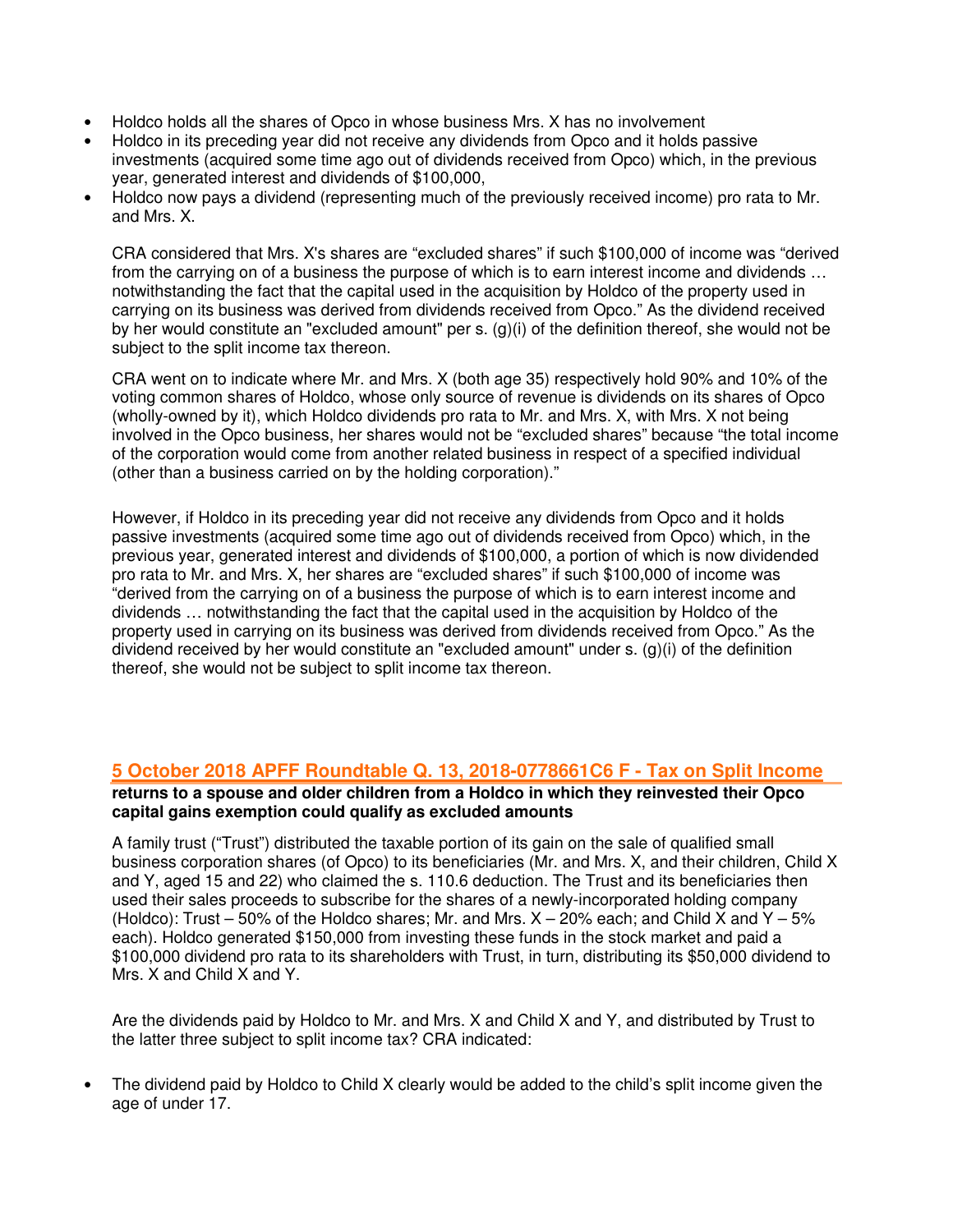- If it were determined that Holdco did not carry on a business, then the dividends received from Holdco would be "excluded amounts" for Mr. X, Mrs. X and Child Y under s. (e)(i) thereof.
- If Holdco instead was carrying on a business and, thus, a related business respecting Mr. X, Mrs. X and Child Y, the shares of Mr. and Mrs. X would be excluded shares given that they had the greater than 10% shareholdings described in s. (b) of the excluded share definition, under s. (a) of that definition Holdco's income was from property, and under s. (c), all or substantially all of Holdco's income was from its own business. However, Child Y would not hold excluded shares given a shareholding of only 5%.
- A similar analysis applied to the distribution by Trust.

## **27 November 2018 CTF Roundtable Q. 9, 2018-0779981C6 - TOSI–Excluded Amount - Non-Related Bus. Exception**

### **"derivation" for TOSI purposes of dividends from previously earned income from a related business**

Mr. and Mrs. A (both over 25) are equal shareholders of ACo, which two years previously sold the Old Business in which Mrs. A had been actively engaged on a regular, continuous and substantial basis for many years – but Mr. A, not at all. Since then, ACo's sole activity has been the investing of the proceeds.

Where ACo's investment activities did not constitute a business, will a dividend declared in the current year to Mr. and Mrs. A be considered to be an excluded amount?

CRA indicated that, as the Old Business had been wound up in a previous taxation year and ACo had no other related business, the dividends received were "excluded amounts" under (e)(i).

In another scenario, Mrs. and Mr. A (both over 25) are the respective sole shareholders of Opco (carrying on a non-services operating business) and Serviceco (earning income in Year 1 from Opco, but without Mr. A being actively involved in its business). In Year 2, Serviceco does not render any services and its activities are insufficient to constitute a business.

Where Serviceco's Year 1 after-tax income is paid as a dividend to Mr. A in Year 2, would it be an "excluded amount" per (e)(i)?

CRA indicated that, as Serviceco earned its Year 1 income from the provision of services to Opco (i.e., derived amounts from Opco's business) and the dividend paid in Year 2 can also be said to have derived directly or indirectly from the provision of services to Opco in Year 1 (and thus to be derived directly or indirectly from Opco's business, being a related business), the Year 2 dividends would not be excluded amounts.

### **12 June 2019 External T.I. 2019-0792011E5 F - TOSI definition excluded shares**

**two years were required to pass before proceeds from the sale of a related business could generate excluded share income for TOSI purposes** 

Investco held all the shares of Opco, which was the only related business in respect of the specified individual. In Year X and prior years, Opco (which, like Investco, had a calendar taxation year) paid dividends to Investco. In Year X, Investco sold all the shares of Opco.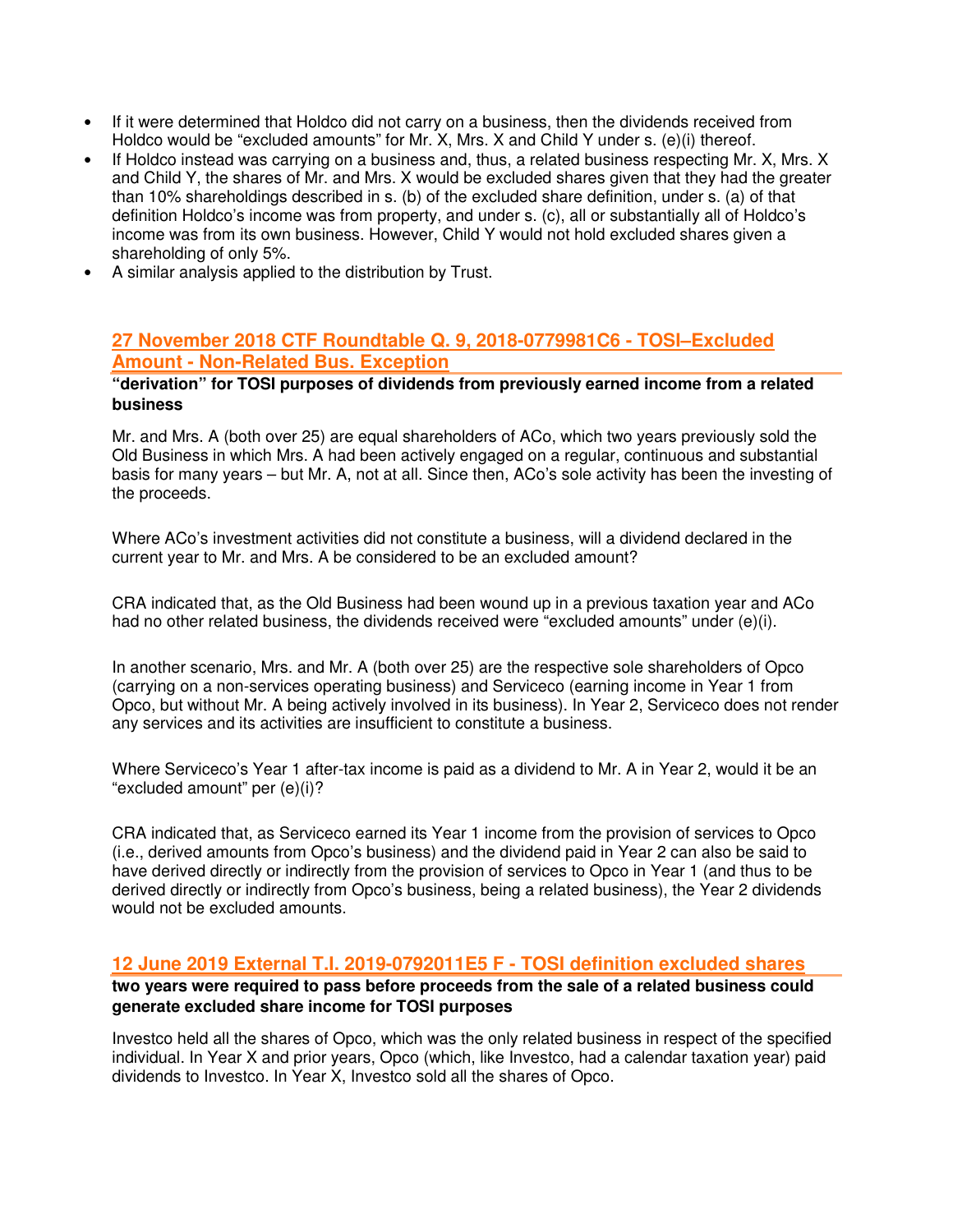Will CRA consider funds thereafter held by Investco and derived from Opco to be derived, directly or indirectly, from a related business in respect of a specified individual for the purposes of the definition of "excluded shares"?

After noting that "under ... clause 120.4(1.1)(d)(i)(B) ... an amount derived directly or indirectly from a business includes an amount that arises in connection with the ownership or disposition of an interest in the shares of … the corporation that carries on the business, that is, Opco," CRA indicated that in Year X4, that the specified individual would not be eligible for the excluded share exception respecting a dividend from Investco since, for the last taxation year of Investco, it derived, directly or indirectly, income from a related business in respect of the specified individual by receiving dividends from Opco and also by realizing a capital gain on the Opco share sale (and similarly, in Year X3, dividends were received by Investco in its previous year from the related business).

However:

If, during its X5 taxation year, Investco paid a dividend to the specified individual, the specified individual could benefit from the excluded shares exemption, because, for Investco's last taxation year, Investco did not derive, directly or indirectly, income from a related business in respect of the specified individual (other than an Investco business).

### **2 November 2018 External T.I. 2018-0771861E5 - TOSI: Second generation income dividends generated from the investment of dividends received from a related business (or gains from such investments) are not themselves derived from that business**

Mr. and Mrs. A (both over 30) respectively own 100 voting and 100 non-voting common shares of Investco which wholly-owns Opco (with a non-services business). Only Mr. A is actively engaged in Opco's business on a regular, substantial and continuous basis. Historically, Opco has dividended its earnings to Investco, with Investco then investing in dividend-bearing shares of publicly-traded corporations (the "portfolio").

If Investco pays all of its portfolio dividend income to Mrs. A, would the dividend income received by Mrs. A be considered income that is derived directly or indirectly from a related business for s. 120.4 purposes? CRA stated:

Dividends paid by Investco out of its after-tax income from its investments in publicly-traded corporations would not be considered to be derived, directly or indirectly, from the related business of Opco in respect of Mrs. A. Therefore, if Investco does not have a related business in respect of Mrs. A, the dividends it pays to Mrs. A that are derived from income and gains earned from its investments in publicly-traded corporations would be an "excluded amount" in respect of Mrs. A under subparagraph (e)(i) of … "excluded amount" … .

CRA then addressed an example where, in Year 1, Opco pays a \$1M dividend to Investco and Investco then invests that dividend in shares of publicly-traded corporations. In Year 2, Investco pays a dividend-in-kind to Mrs. A of its entire stock portfolio which, at that time, has an aggregate FMV of \$1.1M (for an accrued gain of \$0.1M).

Before concluding that only \$1.0M of the \$1.1M dividend-in-kind received by Mrs. A would be derived from the related business of Opco in respect of Mrs. A (so that if Investco did not have a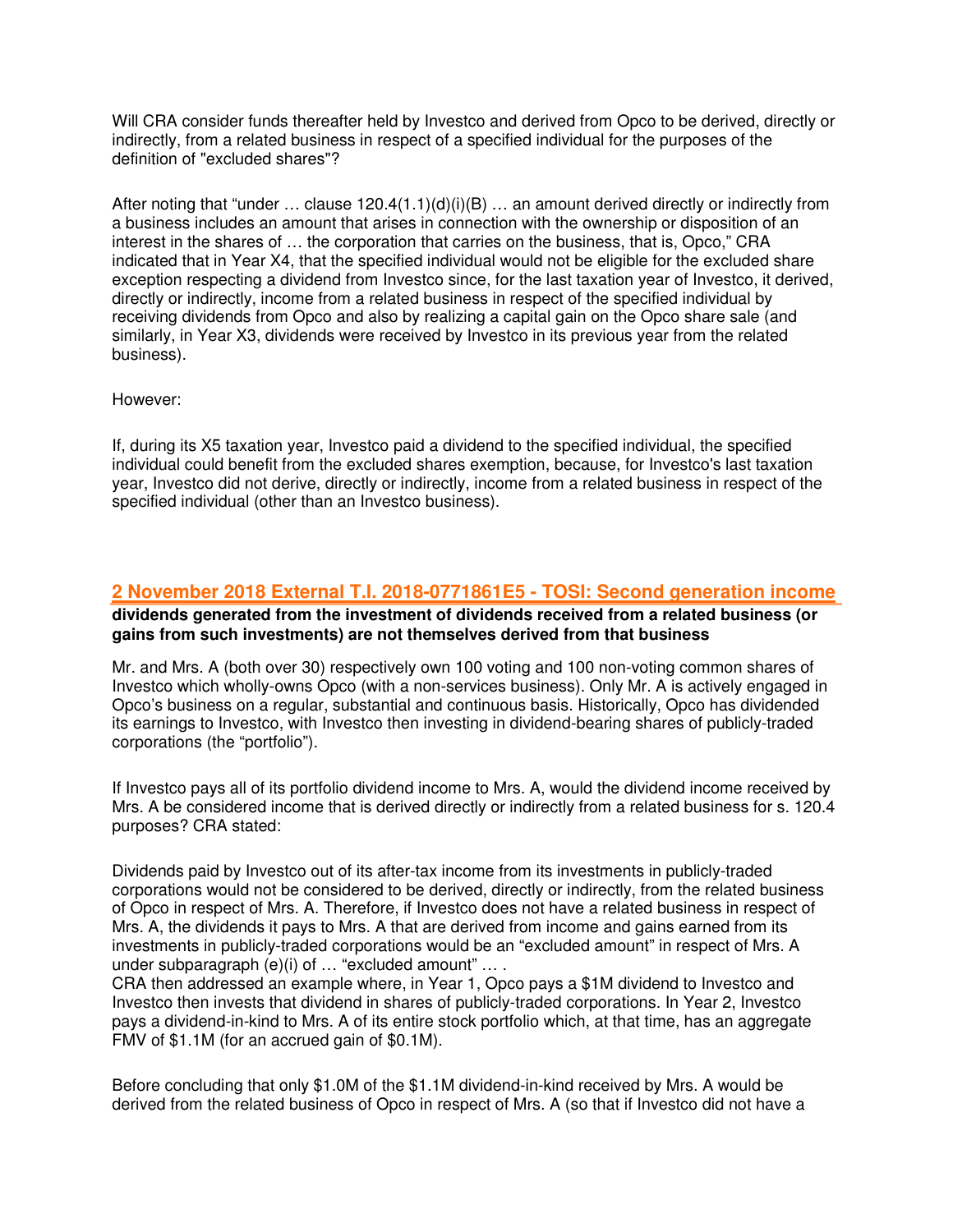related business in respect of Mrs. A, \$0.1M of the amount would not be derived from such a business), CRA stated:

The portion of the FMV of the distributed stock portfolio that represents the initial investment of the dividends paid by Opco to Investco would be considered to be derived, directly or indirectly, from the related business of Opco in respect of Mrs. A. However, gains earned by Investco as a result of the investment of those dividends would not be considered to be derived, directly or indirectly, from the related business of Opco in respect of Mrs. A.

## **5 October 2018 APFF Roundtable Q. 11, 2018-0768821C6 F - Tax on Split Income**

### **dividends derived from stock portfolio of Holdco excluded because stock portfolio not a related business or not a business**

Mr. X holds all the voting shares of Opco, a family trust ("Trust") holds all the participating shares of Opco, and Child X (age 30 and not involved in the Opco business) holds all the voting participating shares of Holdco, which generated \$150,000 of passive income in the prior year from stock market investments. Holdco (which along with Mr. and Mrs. X, and Child X, is a Trust beneficiary) also received in the prior year a \$100,000 distribution of a dividend that Trust had received from Opco, and now wishes to pay a \$75,000 dividend to Child X (the "Dividend"). Would it be possible for Holdco to pay the Dividend on the basis that it was derived from income on the stock market investments rather than from Opco, so as to avoid the split income tax?

After noting that Mr. X was a source individual respecting Child X, assuming that Mr. X satisfied the active engagement condition with respect to Opco's business, and further finding that if "Holdco will pay the Dividend to Child X out of the funds from the \$100,000 dividend received from Opco or from any dividends previously received from Opco, then … the Dividend would thus have come, directly or indirectly, from a related business - that of Opco - in respect of Child X." so that the Dividend would be added to the split income of Child X, unless it constituted an excluded amount by virtue of another exclusion, CRA then stated:

[I]f it can be determined that Holdco will pay the Dividend to Child X out of its after-tax income from its stock market investments, then that dividend would be an excluded amount for Child X and would not be included in calculating the child's split income.

…[I]f it were determined that Holdco carries on a business whose primary purpose is to earn income from its stock market investments, that business would not qualify as a "related business" …[as] no source individual in respect of Child X satisfies the active engagement condition or the ownership condition with respect to Holdco. Consequently, the Dividend would be an "excluded amount" in respect of Child X… .

On the other hand, if it were determined that Holdco does not carry on a business, then the Dividend would also be an "excluded amount" in respect of Child X by virtue of subparagraph (e)(i) of the definition … [since] there must be … a business carried on by an entity. …

Based on the foregoing, Holdco must adequately monitor its funds derived from stock market investments in order to determine whether those funds were used to pay the Dividend.